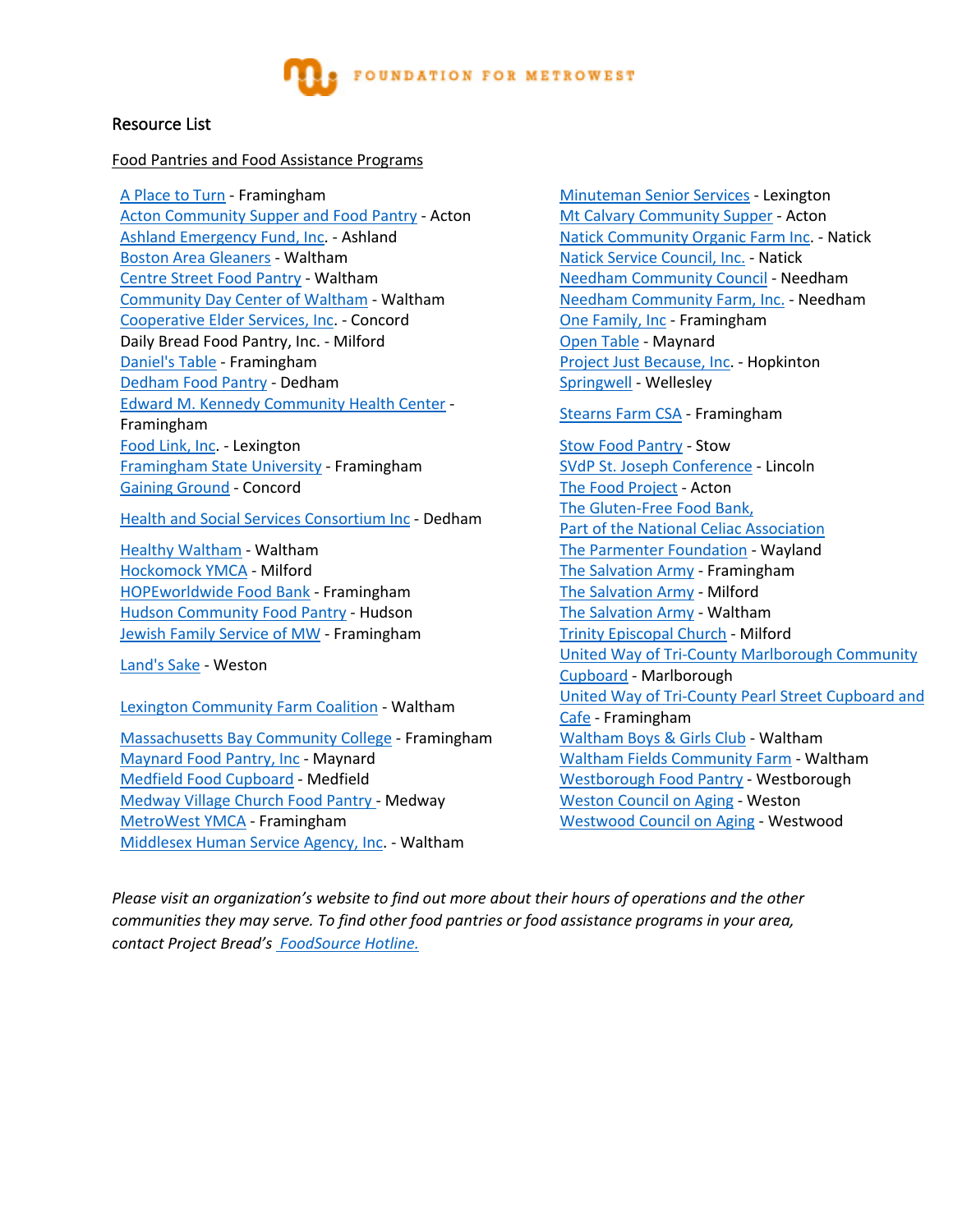# FOUNDATION FOR METROWEST

# Rental and Utility Assistance

- Catholic Charities Worcester County Milford rental and utility assistance.
- Jewish Family & Children's Service Waltham utility assistance.
- Jewish Family Services MetroWest Framingham utility assistance.
- Natick Service Council Natick rental and utility assistance.
- SMOC Framingham rental and utility assistance.
- The Salvation Army Framingham, Waltham, Milford rental and utility assistance
- You may also considering applying for Massachusetts' RAFT program.

# Basic Hygiene Products and Households Items

- A Place to Turn Natick
- Circle of Hope Needham specifically serving homeless shelters and clinics.
- Dignity Matters Natick specifically feminine hygiene products.
- Hope and Comfort Needham
- MetroWest YMCA Framingham
- SMOC Framingham– specifically for individuals and families in homeless situations.

# Legal Support

- Community Legal Aid Milford provides free civil legal services to low-income and elderly residents.
- MetroWest Legal Services Framingham -supports clients in areas such as housing, immigration, and workers' rights.
- The Massachusetts Attorney General's Office put together this resource guide to help you know your rights during the COVID-19 emergency.

# Federal Assistance Programs

- Apply for SNAP Benefits (Food Stamps) The Latino Health Insurance Program and Project Bread's FoodSource Hotline can help you apply.
- Apply for the Women, Infants, and Children (WIC) Nutrition Program The Latino Health Insurance Program can help you apply, and SMOC has WIC offices in Framingham, Waltham, and Marlborough.
- Apply for LIHEAP (Energy Assistance) SMOC's Fuel Assistance Program can help you apply.
- Apply for MassHealth The MassHealth Customer Service Center and the Latino Health Insurance Program can assist you.
- Apply for Unemployment The MA Department of Unemployment Assistance created this helpful guide.